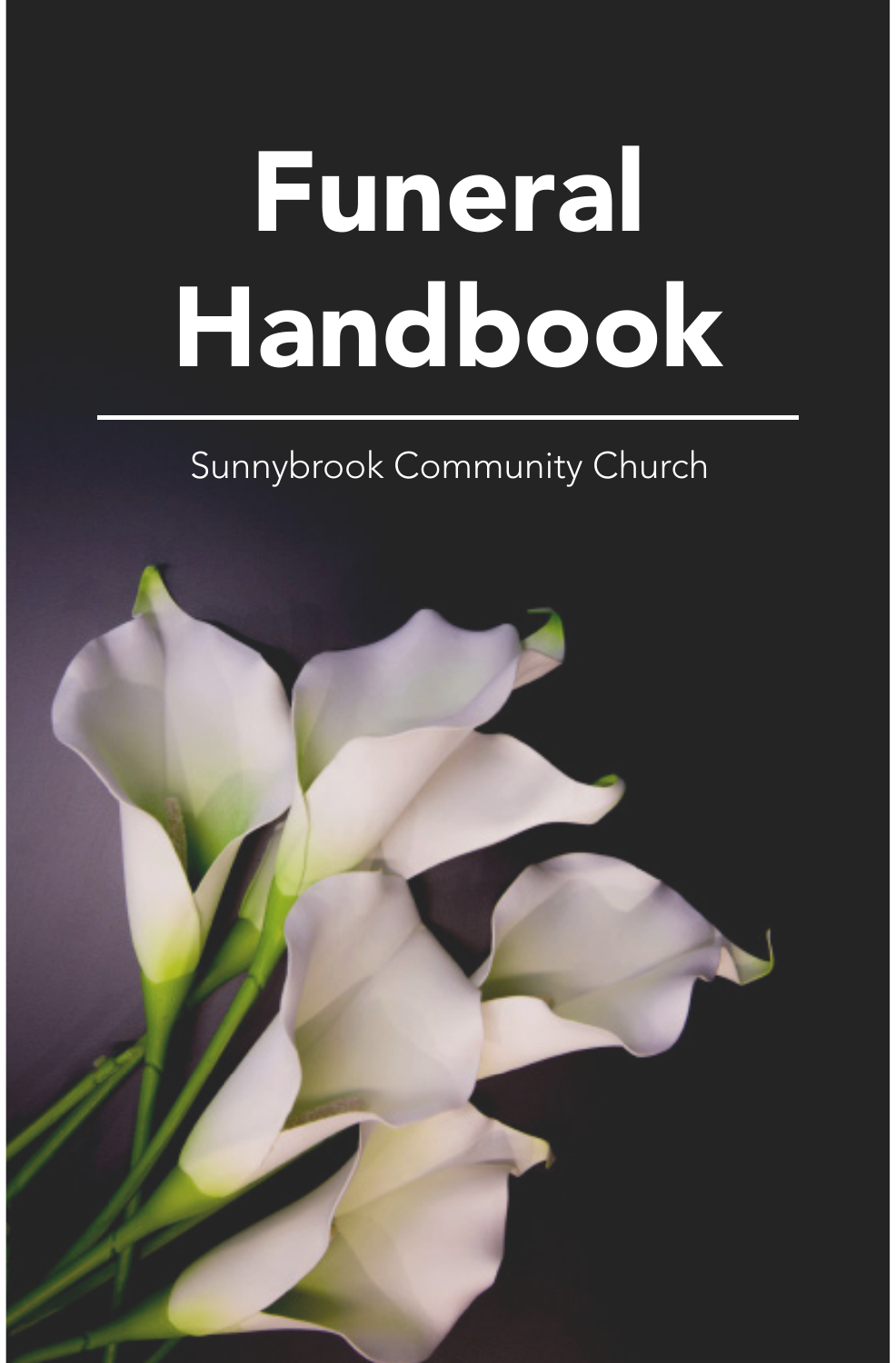## *Contact Information*

BJ Van Kalsbeek, Congregational Life Pastor 712.276.5814 - Ext. 28 bjvk@sunnybrookchurch.org



Sylvia Kiel, Funeral Coordinator **t.** 712.253.7646 sylviak@sunnybrookchurch.org



Sunnybrook Community Church C 712.276.5814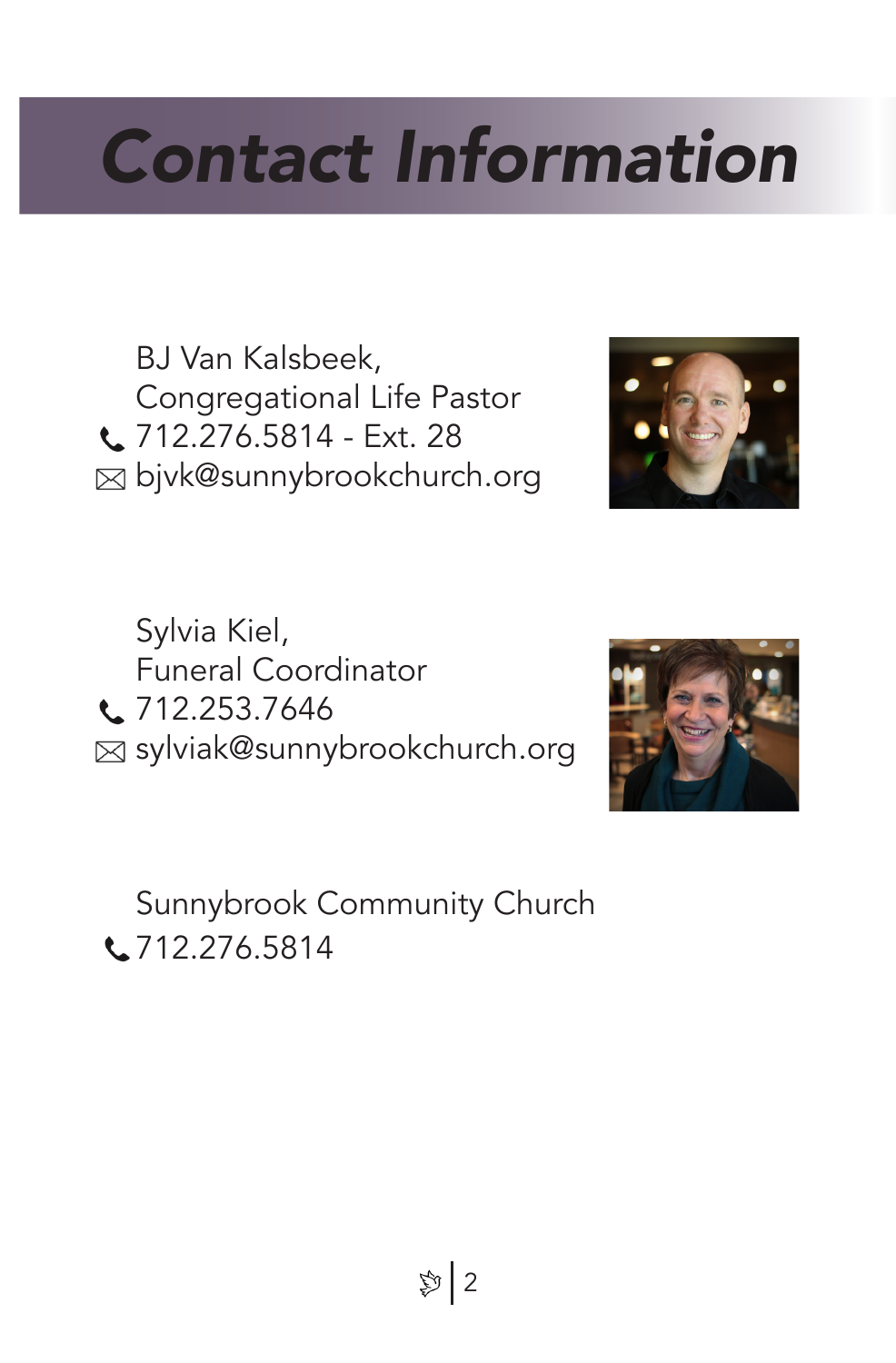## *Christian Funerals*

The loss of a loved one is never an easy time in the life of family and friends. Sometimes the loss is expected and anticipated, giving families time to say their "goodbyes" and to at least mentally plan for the final arrangements. Other times, it is totally unexpected and grief-stricken families must make these decisions under time pressures.

You do not have to be a member of Sunnybrook Community Church to have the funeral service conducted by Sunnybrook staff—either on site or off site. It is the goal and hope of Sunnybrook staff and volunteers that they can be there to minister with you in this time.

The bottom line is that God loves you; He sees your hurt and pain. The Sunnybrook Funeral Ministry team wants to serve as the hands and feet of Jesus Christ as they help you walk through this valley of sadness and grief. We have prepared this booklet and these guidelines to help with decisions and to assist you during these difficult days.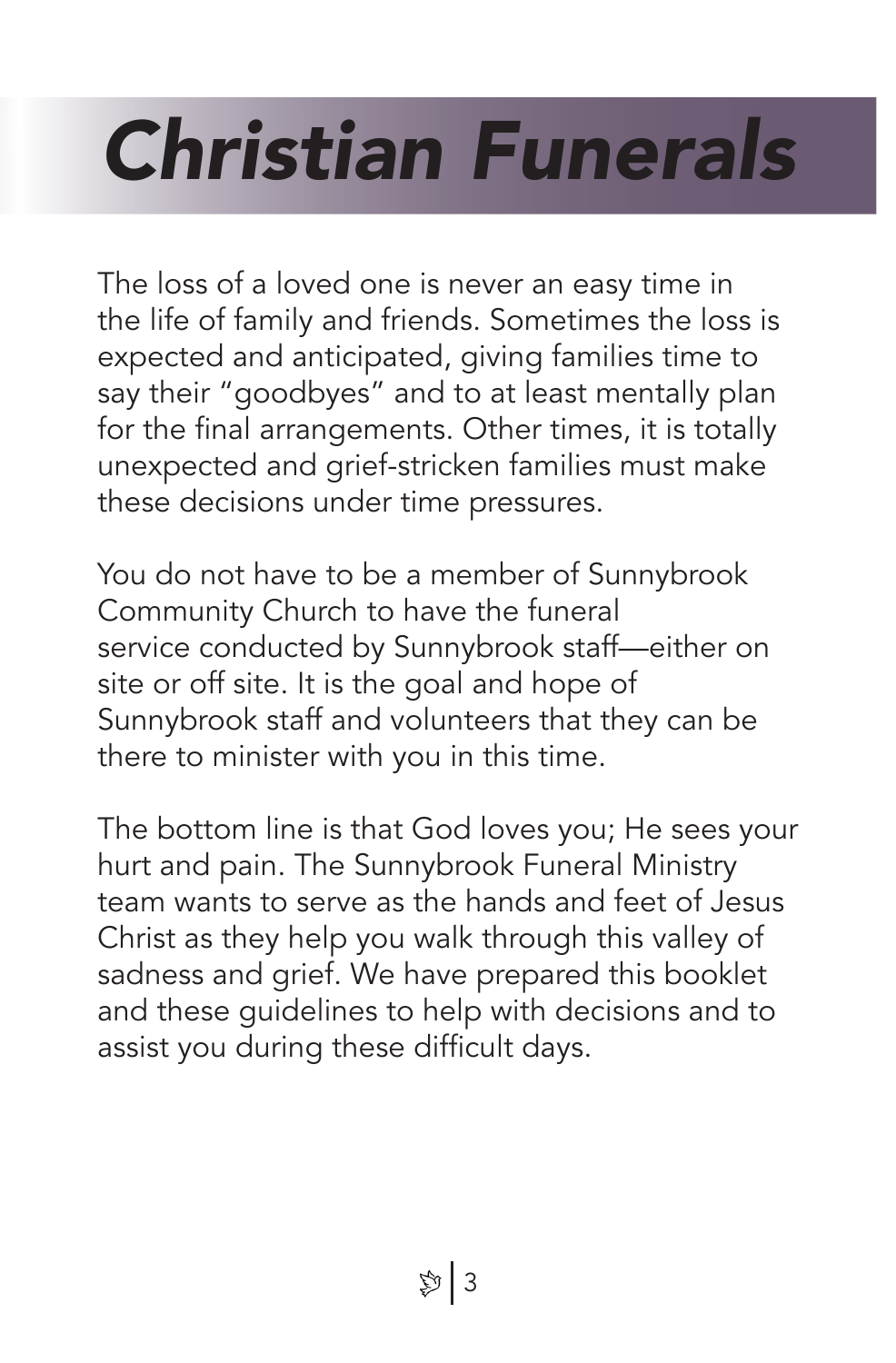

#### Funeral Coordinator

Sunnybrook employs a Funeral Coordinator to assist the details of the service.

Coordinator duties include, but are not limited to:

- Secure volunteers as needed
- Work with the family to coordinate reception/ luncheon if it is held at Sunnybrook.
- Will be present for services hosted at Sunnybrook.

#### **Officiant**

Funeral/Memorial services are conducted by one of the Sunnybrook officiants. The officiant will meet with the family prior to the funeral/memorial service to offer comfort and to help the family in planning for the funeral service(s) of their loved one. He/she will approve the musical selections, conduct the service(s) and deliver the message.

If there is a family member or friend who is an ordained Pastor in another Christian church that you would like to officiate the service(s), prior approval from Sunnybrook is necessary.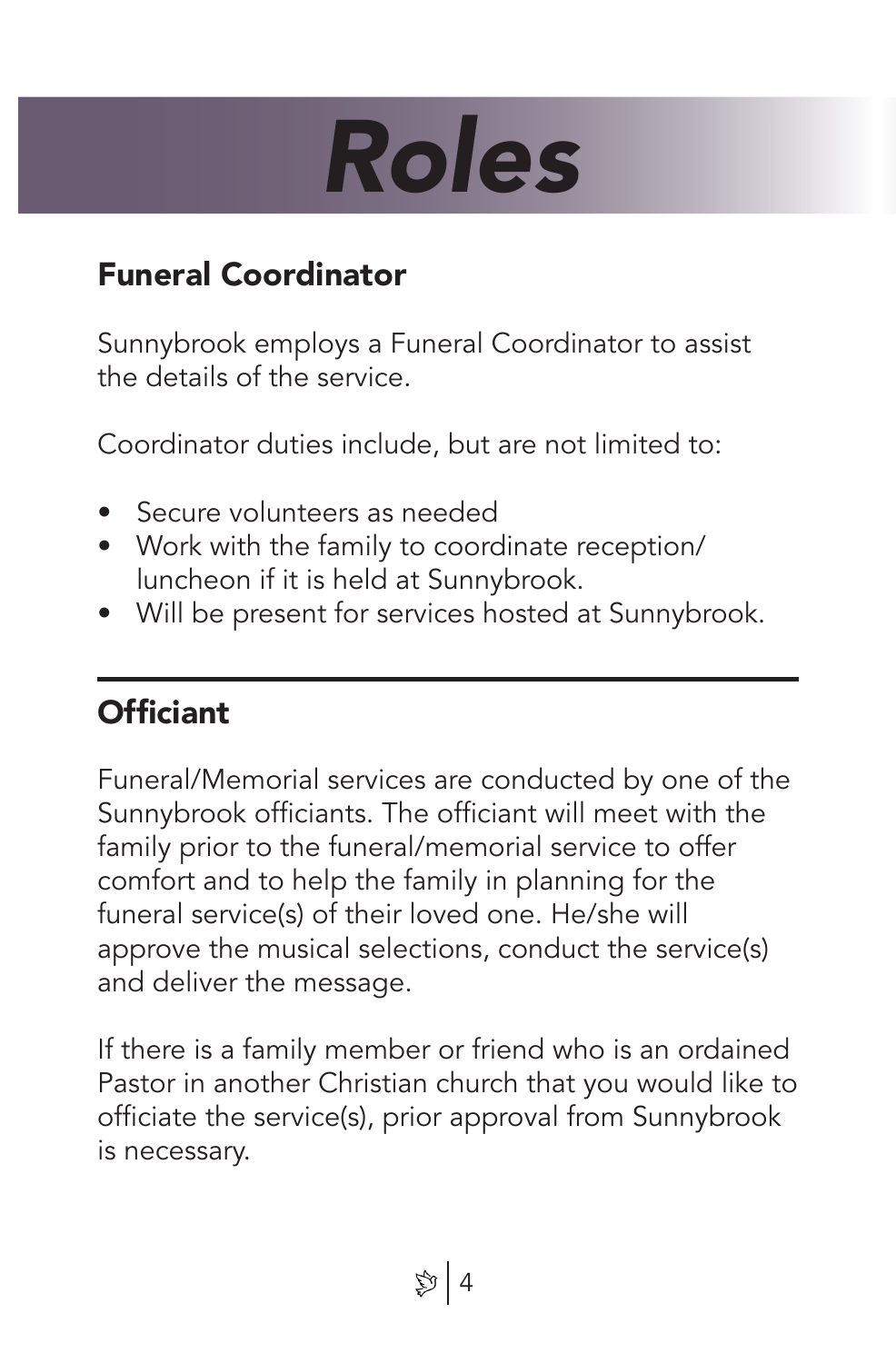## *Sample of Order of Worship*

- » Prelude
- » Seating of the Family
- » Opening Scripture
- » Prayer
- » Scripture
- » Music (Optional)
- » Scripture & Message
- » Music (Optional)
- » Time of Sharing (Optional)
- » Prayer
- » Recessional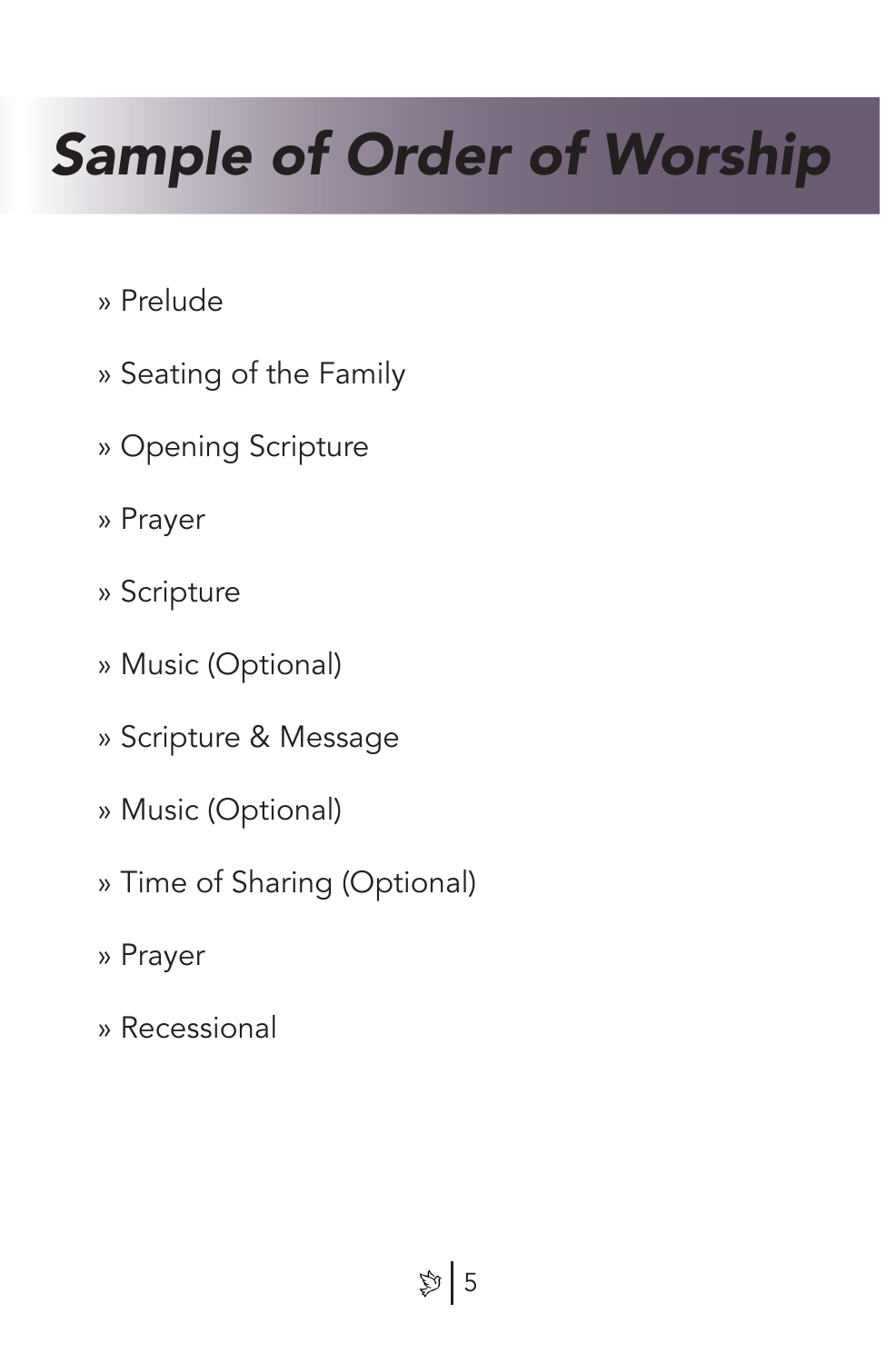#### *Sunnybrook Community Church Fees*

| Sunnybrook Officiant conducting funeral\$200                     |  |
|------------------------------------------------------------------|--|
| Sunnybrook Officiant for services other than the day of the      |  |
| Sunnybrook Officiant mileage for                                 |  |
|                                                                  |  |
| Funeral Coord/services other than the day of the funeral\$50     |  |
|                                                                  |  |
|                                                                  |  |
| Technical Support/services other than the day of the funeral\$50 |  |
|                                                                  |  |
|                                                                  |  |

Additional fees could apply if service is held in the auditorium. Check should be made payable to the funeral home and the funeral home will be responsible for making payment to Sunnybrook. If a funeral home is not being used, fees can be payed directly to Sunnybrook.

#### MISCELLANEOUS

**Flowers:** The family is responsible for the distribution of all floral arrangements and potted plants after the service.

**Video recording:** Sunnybrook allows the video taping of funeral/memorial services if desired by the family but does not have the capacity to offer this service.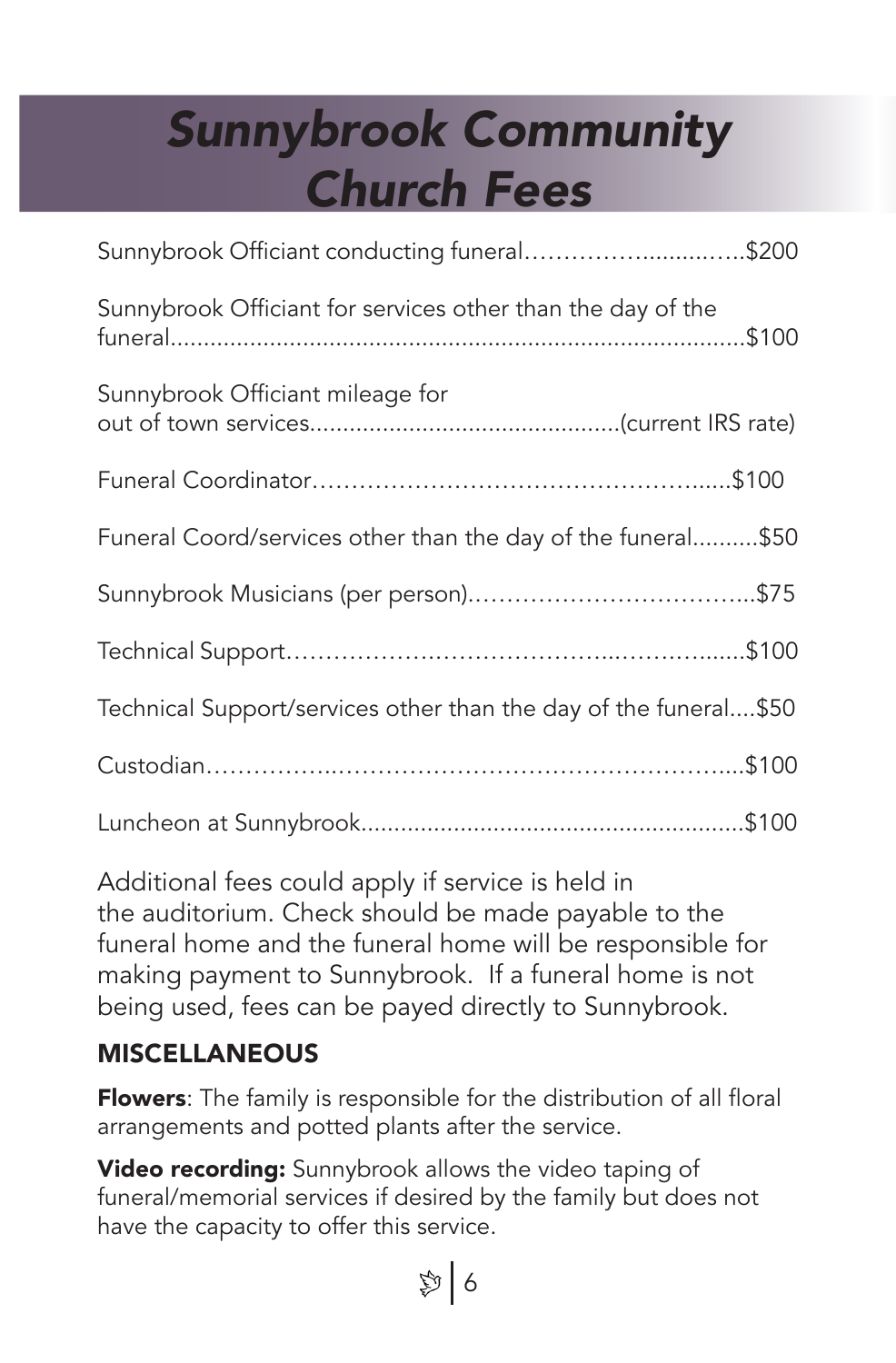### *Post Funeral Support*

**Grief Share -** This is a 13 week support group that meets at Sunnybrook and is designed to support its participants as they progress through the grief journey. This group is available to anyone that is experiencing grief and open if you desire to join. You can learn more about this ministry at www.griefshare.org

Grief Support for Teens - This 13 week grief support group is for any teenager who has experienced the death of a loved one.

**Surviving the Holidays - This one night class, sponsored by** the grief share program, offers help and hope as you navigate the weeks surrounding Thanksgiving and Christmas. You do not need to be enrolled in the Grief Share group to attend this holiday group.

**Bereaved Mothers Group -** Sharing hope by connecting in community. A supportive community for mothers who have experienced the death of a child of any age.

Grief Counseling - Services are available for your journey in the grieving process.

If you are interested in any of the above options, contact the church office for more information.